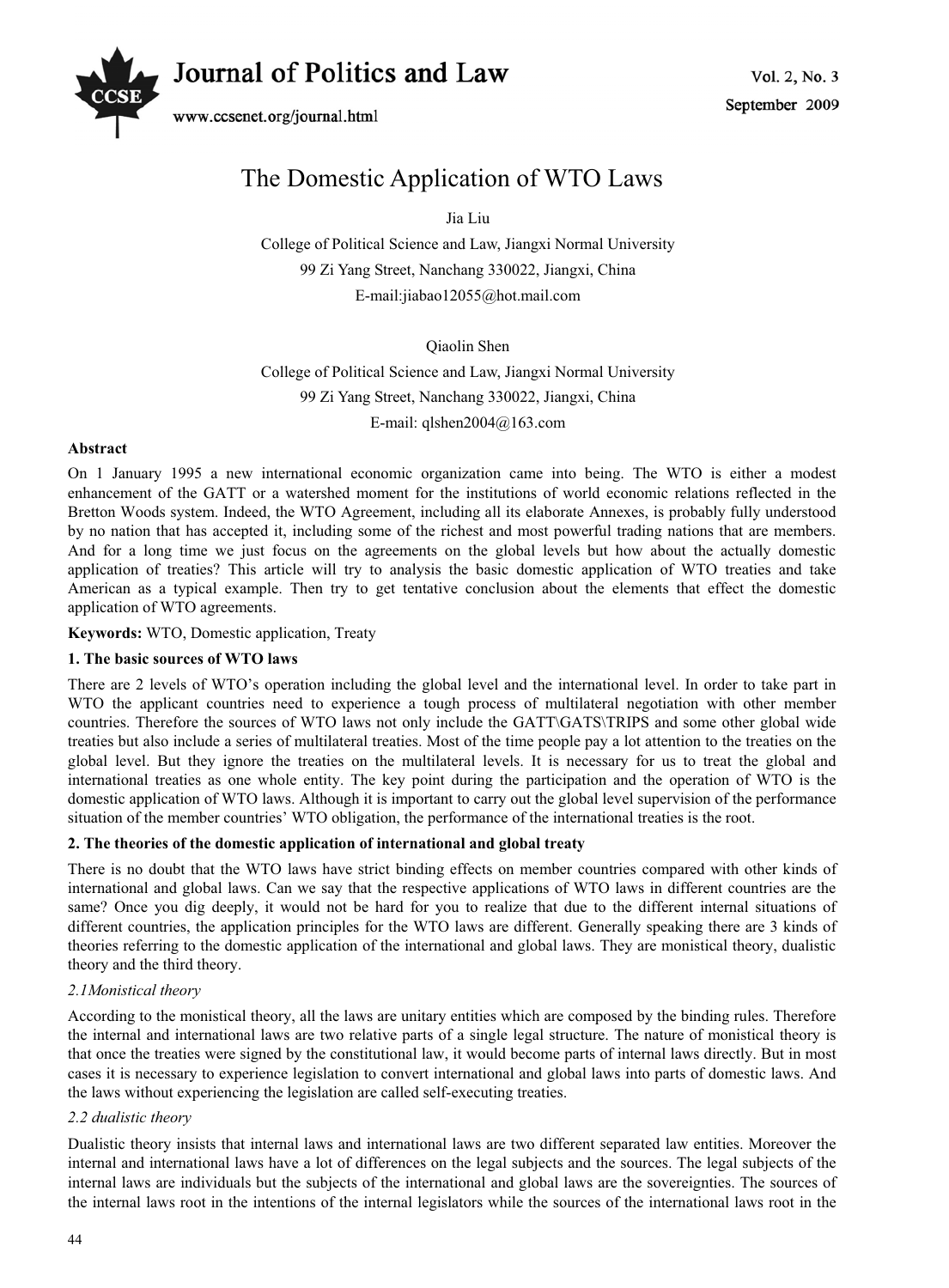common intentions of different countries. Neither the internal laws nor the international laws can directly change or confirm the counterpart's legal order. Hence, the fully or partly application of international and global laws in specified judicial districts is the expression of internal laws' prestige. This theory converts the international and global laws into internal laws for application. Then the international treaties are applied as the internal laws rather than the international or global laws. Once the judges come across the conflicts between internal laws and international laws, they choose to apply the internal laws.

Although these theories are helpful in explaining the relationship between internal laws and international laws, courts and some other legal institutions merely get conclusion about the regular problems according to the sole application of monistical theory, dualistic theory or some other theories. Conversely, most of the time courts base on the constitutional rules and principles to judge the cases with the application of internal laws. In this respect, the constitutional rules of different countries are different. And it is common that both theories are simultaneously applied by some countries. But in some countries the courts just adopt one theory exclusively. For example, Switzerland exclusively adopts the unitary theory and England is the representative of most developed binary theory. There are many compromised forms between these two extreme forms.

## *2.3 Mixed theory*

In recently years, people began to pay attention to the third theory. Gerald Fitzmaurice believes that the arguments between the unitary theory and binary theory are illusive and not realistic because the argued subjects are not existed. There aren't two different legal rules that absolutely matched with their respective regulated scope. According to his theory, these two legal systems don't conflict with each other due to the different regulated scope. Although international and global laws are operated on the world stage, the domestic courts view internal laws as the uppermost rules. Although the application of internal laws will lead to the international obligation of the countries, at the time when international laws conflict with the internal laws, internal laws should be treated as the upmost. Therefore it is necessary for us to focus on the practical operation in the domestic courts.

### **3. Take American as an example**

## *3.1 The basic types of treaties in American*

According to American constitutional law there is only one type of treaty. Americans call these international contracts treaty. And there is only one sanction method which is called "advice and consent". The treaty require a 2/3 majority of senate votes in favor for it to be passed. But there is another existing international treaty in American which is called executive agreements. Although the American constitutional law never mentioned it, most of the treaties signed by the American are executive agreements. The American Supreme Court precedents and some academic compositions agree with the theory that the executive agreements belong to one sort of treaty in American.

### *3.2 Some problems referring to the domestic application of treaty in American*

### 3.2.1 The direct application of statute-like law treaty

First of all, we must make one problem clear. Can the domestic courts view valid treaties as the binding domestic laws? The courts are set up according to the domestic constitutional law. Therefore the courts get the responsibility to obey domestic constitutional law. It is possible that the constitutional law expressly provide the measures of fixing the status of treaties. But it is also possible that the constitutional law doesn't expressly mention any measure of fixing the status of treaties. Under this kind of context, courts can operate according to implied instruction. And these implied instructions can be deduced from some others interpretation sources.

American courts adopt the mixed attitude on the problem if the courts have the obligation to perform the treaty. The courts make the decision on whether adopt the treaties according to the specific situations of different cases. In some cases the international treaties can fully be applied but in some cases the international treaties are partly applied.

### 3.2.2 The invocablity

Although the specified international treaties or parts of them can be treated as the statute-like laws, there is another important question. Do the parties have the right to invoke the international treaties in the legal proceedings? In other words, invocability means if the international treaties could be directly executed, would the parties in the specified cases use these treaties as laws? According to the analysis of relevant precedents, when the American courts are discussing the invocablity, they will not separate invocablity from self-executing. However, in some cases it is obviously that the courts separate the concept of invocablity from the concept of self-executing. Take Smith v. Canadian Pacific Airways Ltd precedent for example. In this case, although court admitted the self-executive nature of Warsaw treaty, court denied the parties' adoption of this treaty due to the federal jurisdiction. The court held to the belief that because of the specified situation in this case there is no need to adopt the Warsaw treaty to bring an action for claims. Moreover, in the Dreyfus v. Von Vinck case, court also separated self-executing from invocablity.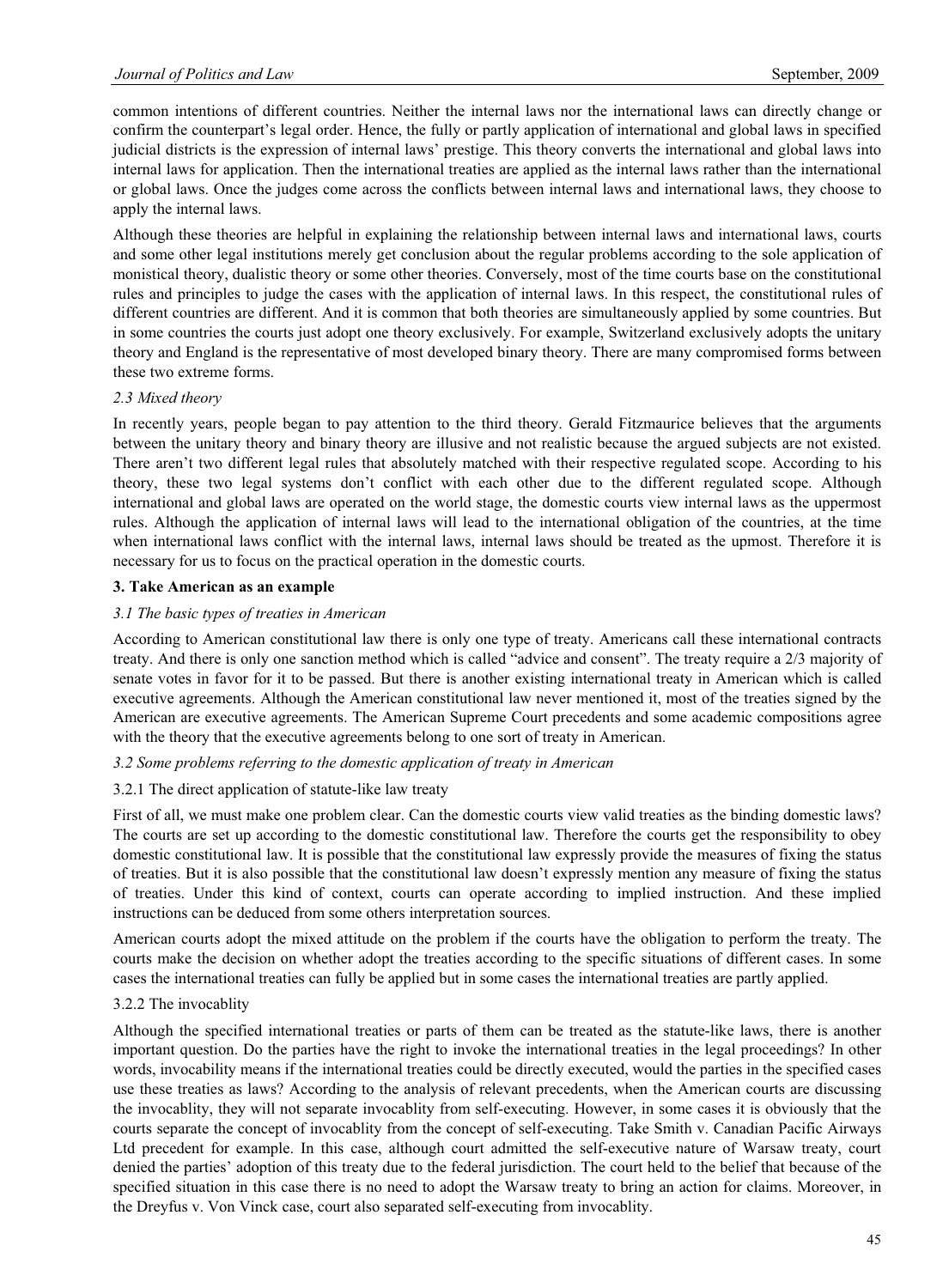# 3.2.3 The legal hierarchy of rules

Under the self-executive principle, it is possible that the conflicts will appear between international treaties which are adopted by parties and domestic rules. Under this context, court must make the decision about which rule should prevail others. That is the legal hierarchy of conflicted rules. Once we came across the conflicted situations the following steps could be taken to make sure which rules should be adopted.

First of all, we should find out whether there are void rules in the conflicted rules. Under this condition, the court will adopt the valid rules. When the conflicted rules are all applied to the specific case and it is impossible to get harmonization or coexistence among them, the court is facing the difficulties of adoption. In America, in order to resolve this problem, court need to analyze the type of international treaties and the constitutional law.

Secondly, it is possible to harmonize the conflicted rules. If all the conflicted rules are international treaties, the court would try its best to interpret these rules in one kind of harmonious way. If one of the conflicted rules was international rule, American court would interpret the domestic rules in the way of avoiding conflicts with international obligations. If this didn't work, court got the discretion to decide which rule should be preferred adopted.

# *3.3 American courts' interpretation of international treaty*

For the purpose to interpret the international treat, the American courts will take into account travaux preparatoires, foreign precedents, state practice and some other elements which are helpful in interpreting the treaty.

Most of the countries interpret the international literally and view the attentions of treaties as subsidiary elements. But American courts take totally different measures. The usual concept of the words in the treaties is subsidiary element. American courts interpret the treaty according to the real attention of contractual parties. Moreover American courts tend to refuse to interpret the international treaty literally. Except this, American courts accept the rule of liberal interpretation to make the contractual parties' attention clear. If American court still could not get proper interpretation of international treaty after used up all the mentioned measures, the court would turn to domestic law terms for help. But most of the time, these domestic law terms are not the lex fori. However, the adoption of American law concept is another problem. American adopts the Charming Best rule as one important rule in domestic law interpretation. The interpretation of domestic laws should consistent with American's international obligation despite the root of obligation.

# *3.4 The domestic application of WTO laws in American*

Historically, American courts granted trade treaties the self-executing status. But the latest ratified trade treaties including the WTO laws exclude self-executing. This obviously acts against American's constitutional tradition, which grants the direct application to treaties.

If the WTO laws conflicted with the American domestic laws, American domestic laws would get the priority and the WTO laws would be viewed as void. No domestic laws can be declared void due to its conflicts with rules of URA.

Compared with the previous positive laws and international treaty, according to the later-in-time-rule, the later made laws get priority. If the positive laws were ambiguous and there is no specific provision about the adoption of URA, the administrative agency would against the WTO obligation. If the interpretations were reasonable, according to the Chevron rule, American courts would respect administrative agency's interpretation of the positive laws. In the American administrative declaration, it is said that American positive laws don't mean to conflict with TRIPS but once the conflicts were unavoidable, American courts would be binding by the later created laws. American supreme court insists that the legislature enjoys the legislative authority and has the right to make laws that are different from previous ones in spite of the possibility that the later made laws will turn American to be perfidious.

In the predictable future we can't get any track about the direct application of WTO laws in American. Denying the direct application of WTO laws in American will inspire the domestic interest group to seek for the application of laws and administrative rules which are against the WTO laws. In the trade review field, American is lack of valid and efficient judicial review mechanism.

# **4. Conclusion**

There are many elements effect the domestic application of WTO laws including the political sensitivities, state practice, member countries' domestic legal environment, legal techniques, international relationships, domestic interest groups and so on. Different countries' domestic applications of WTO laws are different. From some countries' attitude toward the domestic application of WTO laws, we can find out that they want to protect their domestic laws from the threat of WTO laws. In this way, the priority of domestic laws can be sustained in their own country. The WTO legal system is a very big and complex mechanism. No member country, even the most developed country, can fully understand its countless details. In order to realize the aim of global free trade market we still have a long way to go. During this process all the countries should work together and discard prejudice as well as discrimination.